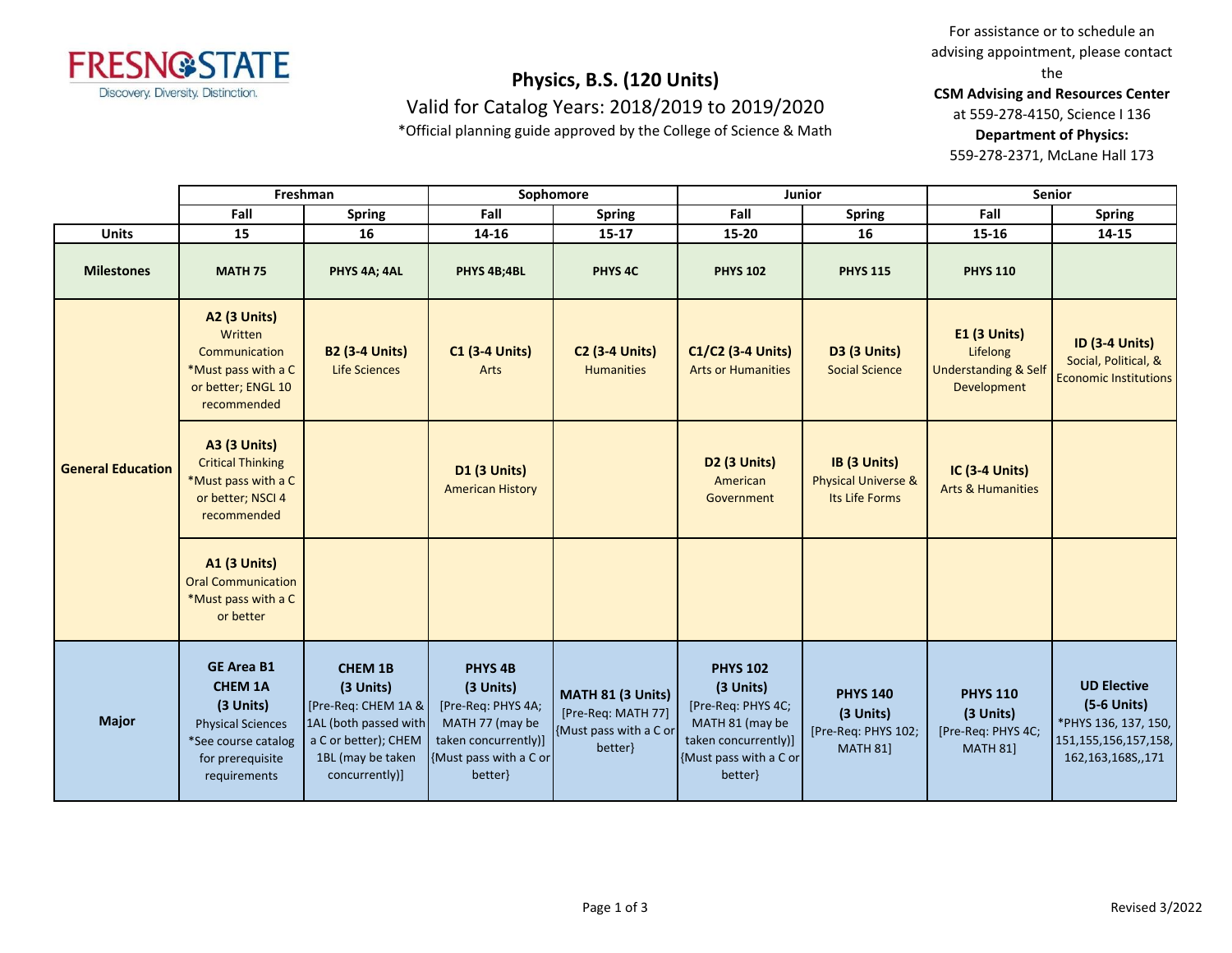

Valid for Catalog Years: 2018/2019 to 2019/2020

\*Official planning guide approved by the College of Science & Math

For assistance or to schedule an advising appointment, please contact the

**CSM Advising and Resources Center**

at 559-278-4150, Science I 136

**Department of Physics:**

559-278-2371, McLane Hall 173

|              | Freshman                                                                                                                                                                       |                                                                                                                                     | Sophomore                                                                                                                                                     |                                                                                                                                     | Junior                                                                   |                                                                                                             | Senior                                                                                                       |               |  |
|--------------|--------------------------------------------------------------------------------------------------------------------------------------------------------------------------------|-------------------------------------------------------------------------------------------------------------------------------------|---------------------------------------------------------------------------------------------------------------------------------------------------------------|-------------------------------------------------------------------------------------------------------------------------------------|--------------------------------------------------------------------------|-------------------------------------------------------------------------------------------------------------|--------------------------------------------------------------------------------------------------------------|---------------|--|
|              | Fall                                                                                                                                                                           | <b>Spring</b>                                                                                                                       | Fall                                                                                                                                                          | <b>Spring</b>                                                                                                                       | Fall                                                                     | <b>Spring</b>                                                                                               | Fall                                                                                                         | <b>Spring</b> |  |
| <b>Units</b> | 15                                                                                                                                                                             | 16                                                                                                                                  | 14-16                                                                                                                                                         | $15 - 17$                                                                                                                           | 15-20                                                                    | 16                                                                                                          | 15-16                                                                                                        | $14 - 15$     |  |
|              | <b>GE Area B3</b><br><b>CHEM 1AL</b><br>(2 Units)<br>Lab<br>[Pre-Req: CHEM 1A<br>(may be taken<br>concurrently)]                                                               | <b>CHEM 1BL</b><br>(2 Units)<br>[Pre-Req: CHEM 1B<br>(may be taken<br>concurrently)]                                                | <b>PHYS 4BL</b><br>$(1$ Unit)<br>[Co-Req: PHYS 4B]                                                                                                            | PHYS <sub>4C</sub><br>(3 Units)<br>[Pre-Req: PHYS 4B;<br>MATH 77] {Must pass   [Pre-Req: PHYS 105A]<br>with a C or better}          | <b>PHYS 105B</b><br>(3 Units)                                            | <b>PHYS 104</b><br>(4 Units)<br>[Pre-Req: PHYS 4C]                                                          | <b>UD Elective</b><br>(3 Units)<br>*PHYS 136, 137, 150,<br>151, 155, 156, 157, 158,<br>162, 163, 1685, , 171 |               |  |
| <b>Major</b> | <b>GE Area B4</b><br><b>MATH 75</b><br>(4 Units)<br>Quantitative<br>Reasoning<br>*See course catalog<br>for prerequisite<br>requirements. {Must<br>pass with a C or<br>better} | PHYS <sub>4A</sub><br>(3 Units)<br>[Pre-Req: GE B4;<br>MATH 76 (may be<br>taken concurrently)]<br>{Must pass with a C or<br>better} | <b>CSCI 40</b><br>(4 Units)<br>[Pre-Req: ELM or<br>College Intermediate<br>Algebra (C or better);<br>trigonometry]<br><b>or</b><br><b>ECE 71</b><br>(3 Units) | <b>PHYS 105A</b><br>(3 Units)<br>[Pre-Req: PHYS 4C;<br>MATH 81 (may be<br>taken concurrently)]<br>{Must pass with a C or<br>better} | <b>PHYS 107A</b><br>(3 Units)<br>[Pre-Req: PHYS 105A;<br><b>MATH 81]</b> | <b>PHYS 115</b><br>(3 Units)<br>[Pre-Req: PHYS 102,<br>105A; MATH 81;<br>PHYS 170A strongly<br>recommended] |                                                                                                              |               |  |
|              |                                                                                                                                                                                | <b>PHYS 4AL</b><br>$(1$ Unit)<br>[Co-Req: PHYS 4A]                                                                                  | <b>MATH 77</b><br>(4 Units)<br>[Pre-Req: MATH 76]<br>{Must pass with a C or<br>better}                                                                        | <b>UD Elective</b><br>(3 Units)<br>*PHYS 170A<br>recommended                                                                        |                                                                          |                                                                                                             |                                                                                                              |               |  |
|              |                                                                                                                                                                                | <b>MATH 76</b><br>(4 Units)<br>[Pre-Req: MATH 75 or<br>MATH 75A & B] {Must<br>pass with a C or<br>better}                           |                                                                                                                                                               |                                                                                                                                     |                                                                          |                                                                                                             |                                                                                                              |               |  |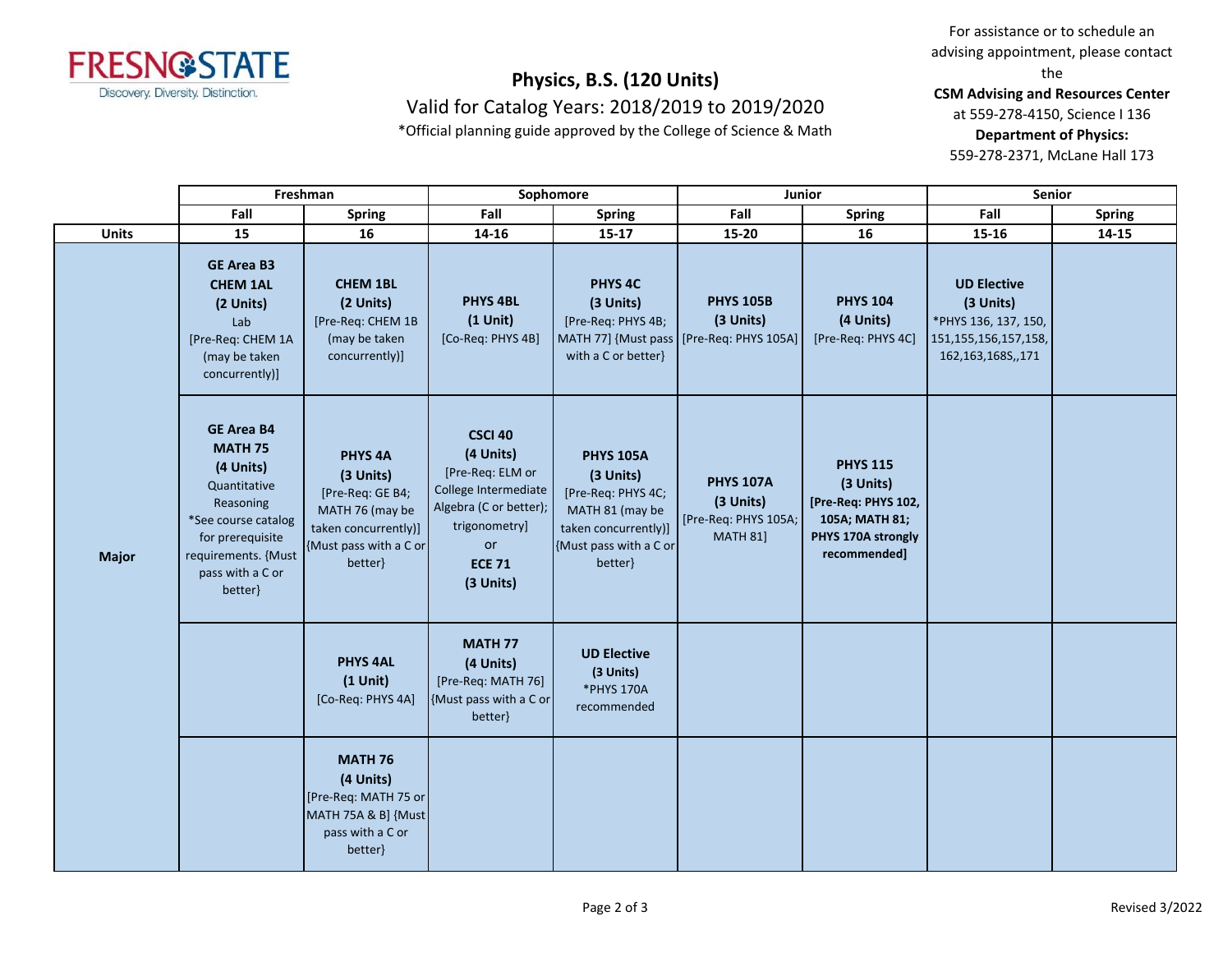

### **Physics, B.S. (120 Units)** Valid for Catalog Years: 2018/2019 to 2019/2020

\*Official planning guide approved by the College of Science & Math

For assistance or to schedule an advising appointment, please contact the

**CSM Advising and Resources Center**

at 559-278-4150, Science I 136

**Department of Physics:**

559-278-2371, McLane Hall 173

|                                                        | Freshman |               | Sophomore |               | <b>Junior</b>                                                                                                 |               | <b>Senior</b> |                                                 |
|--------------------------------------------------------|----------|---------------|-----------|---------------|---------------------------------------------------------------------------------------------------------------|---------------|---------------|-------------------------------------------------|
|                                                        | Fall     | <b>Spring</b> | Fall      | <b>Spring</b> | Fall                                                                                                          | <b>Spring</b> | Fall          | <b>Spring</b>                                   |
| <b>Units</b>                                           | 15       | 16            | 14-16     | $15 - 17$     | $15 - 20$                                                                                                     | 16            | 15-16         | 14-15                                           |
| <b>Additional</b><br>Graduation<br><b>Requirements</b> |          |               |           |               | <b>UDWS (0-4 Units)</b><br>*Upper Division<br>Writing Exam OR "W"<br>Course (must pass<br>with a C or better) |               |               | MI (3 Units)<br>Multicultural/<br>International |

#### **FOOTNOTES:**

**Prerequisites/Corequisites:** Other restrictions may apply. Please see your course catalog for detailed prerequisite/corequisite requirements.

**Grade Requirements:** CR/NC grading is not permitted in the Physics major. Additional requirements, however, may be taken CR/NC.

UD Electives (11 units): Includes courses in Physics and, with approval, related fields. Students planning to pursue graduate study in physics are strongly encouraged to take courses from the following list: PHYS 170A,107B, 135, 136,137150,151,155,156,157,158, 162,163,168S,171 and 180. Courses outside the Department of Physics may be substituted for physics upper-division electives with prior approval of the department chair.

Upper Division Writing Skills requirement (UDWS): All undergraduate students must demonstrate competency in writing skills by passing the Upper Division Writing Exam (UDWE) or by obtaining a C or better in an approved upper division writing course, identified by the letter "W."

Substitutions: If substitutions/exceptions/waivers are made for any major courses that also meet GE and/or the Multicultural/International graduation requirement, the student is responsible for completing additional courses to satisfy the respective areas (GE and/or MI). This also includes the upperdivision writing requirement.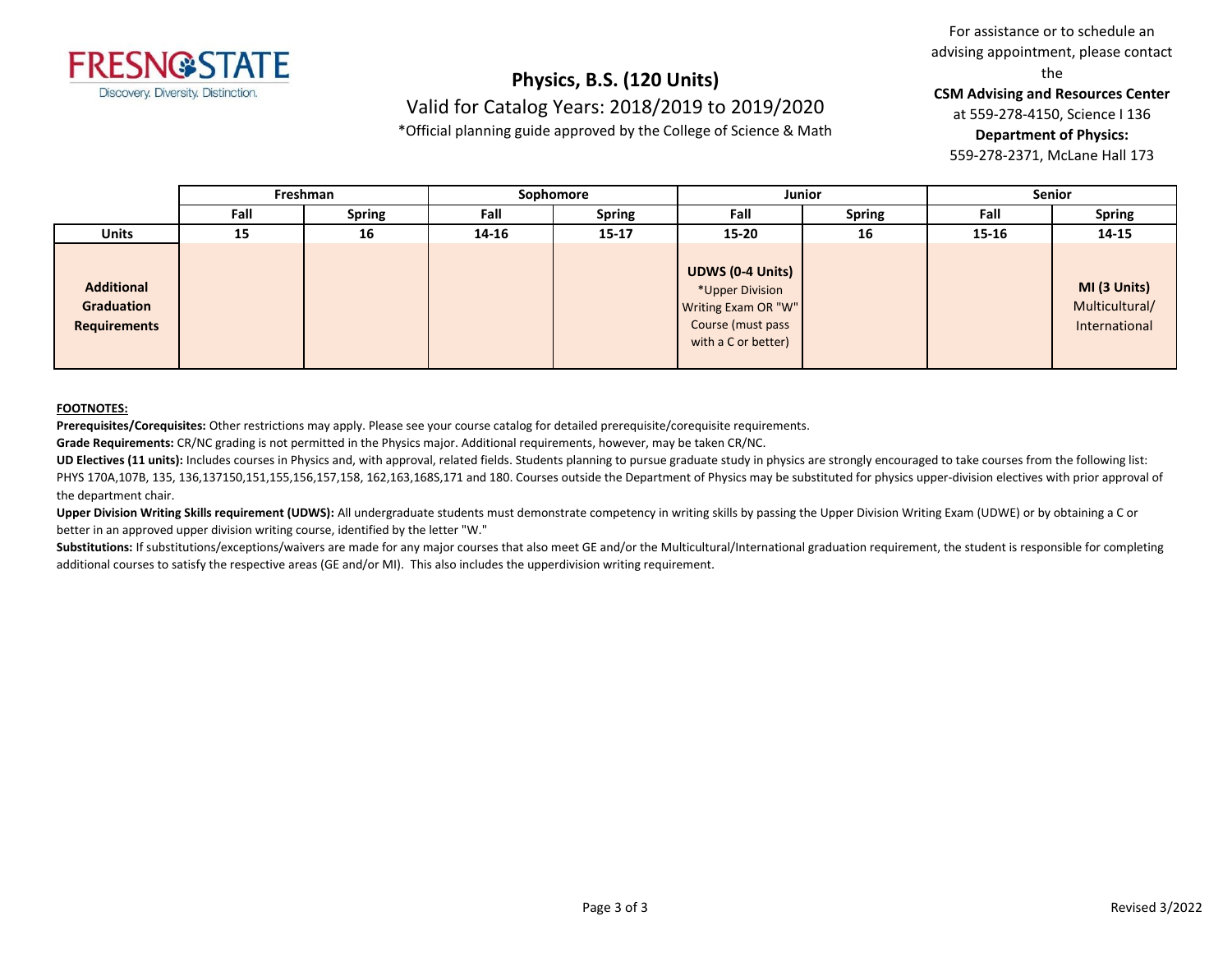

Valid for Catalog Years: 2017/2018

\*Official planning guide approved by the College of Science & Math

For assistance or to schedule an advising appointment, please contact the **CSM Advising and Resources Center** at 559-278-4150, Science I 136 **Department of Physics:** 559-278-2371, McLane Hall 173

|                             |                                                                                                                                         | Freshman                                                                                                                                   | Sophomore                                                                                                                             |                                                                              | Junior                                                                                                                             |                                                                        | <b>Senior</b>                                                                     |                                                                                                              |
|-----------------------------|-----------------------------------------------------------------------------------------------------------------------------------------|--------------------------------------------------------------------------------------------------------------------------------------------|---------------------------------------------------------------------------------------------------------------------------------------|------------------------------------------------------------------------------|------------------------------------------------------------------------------------------------------------------------------------|------------------------------------------------------------------------|-----------------------------------------------------------------------------------|--------------------------------------------------------------------------------------------------------------|
|                             | Fall                                                                                                                                    | <b>Spring</b>                                                                                                                              | Fall                                                                                                                                  | <b>Spring</b>                                                                | Fall                                                                                                                               | <b>Spring</b>                                                          | Fall                                                                              | <b>Spring</b>                                                                                                |
| <b>Units</b>                | 15                                                                                                                                      | 16                                                                                                                                         | 14-16                                                                                                                                 | $15 - 17$                                                                    | 15-20                                                                                                                              | 16                                                                     | 15-16                                                                             | 14-15                                                                                                        |
| <b>Milestones</b>           | <b>MATH 75</b>                                                                                                                          | PHYS 4A; 4AL                                                                                                                               | PHYS 4B;4BL                                                                                                                           | PHYS <sub>4C</sub>                                                           | <b>PHYS 102</b>                                                                                                                    | <b>PHYS 115</b>                                                        | <b>PHYS 110</b>                                                                   |                                                                                                              |
| General<br><b>Education</b> | <b>A2 (3 Units)</b><br>Written<br>Communication<br>*Must pass with a C<br>or better; ENGL 10<br>recommended                             | <b>B2 (3-4 Units)</b><br><b>Life Sciences</b>                                                                                              | <b>C1 (3-4 Units)</b><br>Arts                                                                                                         | <b>C2 (3-4 Units)</b><br><b>Humanities</b>                                   | C1/C2 (3-4 Units)<br><b>Arts or Humanities</b>                                                                                     | <b>D3 (3 Units)</b><br><b>Social Science</b>                           | <b>E1 (3 Units)</b><br>Lifelong<br><b>Understanding &amp; Self</b><br>Development | <b>ID (3-4 Units)</b><br>Social, Political, &<br><b>Economic Institutions</b>                                |
|                             | <b>A3 (3 Units)</b><br><b>Critical Thinking</b><br>*Must pass with a C<br>or better; NSCI 4<br>recommended                              |                                                                                                                                            | D1 (3 Units)<br><b>American History</b>                                                                                               |                                                                              | <b>D2 (3 Units)</b><br>American<br>Government                                                                                      | IB (3 Units)<br><b>Physical Universe &amp;</b><br>Its Life Forms       | <b>IC (3-4 Units)</b><br><b>Arts &amp; Humanities</b>                             | MI (3 Units)<br>Multicultural/<br>International                                                              |
|                             | <b>A1 (3 Units)</b><br><b>Oral Communication</b><br>*Must pass with a C<br>or better                                                    |                                                                                                                                            |                                                                                                                                       |                                                                              |                                                                                                                                    |                                                                        |                                                                                   |                                                                                                              |
| <b>Major</b>                | <b>GE Area B1</b><br><b>CHEM 1A</b><br>(3 Units)<br><b>Physical Sciences</b><br>*See course catalog<br>for prerequisite<br>requirements | <b>CHEM 1B</b><br>(3 Units)<br>[Pre-Req: CHEM 1A &<br>1AL (both passed with<br>a C or better); CHEM<br>1BL (may be taken<br>concurrently)] | PHYS <sub>4B</sub><br>(3 Units)<br>[Pre-Req: PHYS 4A;<br>MATH 77 (may be<br>taken concurrently)]<br>{Must pass with a C or<br>better} | MATH 81 (3 Units)<br>[Pre-Req: MATH 77]<br>{Must pass with a C or<br>better} | <b>PHYS 102</b><br>(3 Units)<br>[Pre-Req: PHYS 4C;<br>MATH 81 (may be<br>taken concurrently)]<br>{Must pass with a C or<br>better} | <b>PHYS 140</b><br>(3 Units)<br>[Pre-Req: PHYS 102;<br><b>MATH 81]</b> | <b>PHYS 110</b><br>(3 Units)<br>[Pre-Req: PHYS 4C;<br><b>MATH 81]</b>             | <b>UD Elective</b><br>$(5-6$ Units)<br>*PHYS 136, 137, 150,<br>151, 155, 156, 157, 158,<br>162,163,168S,,171 |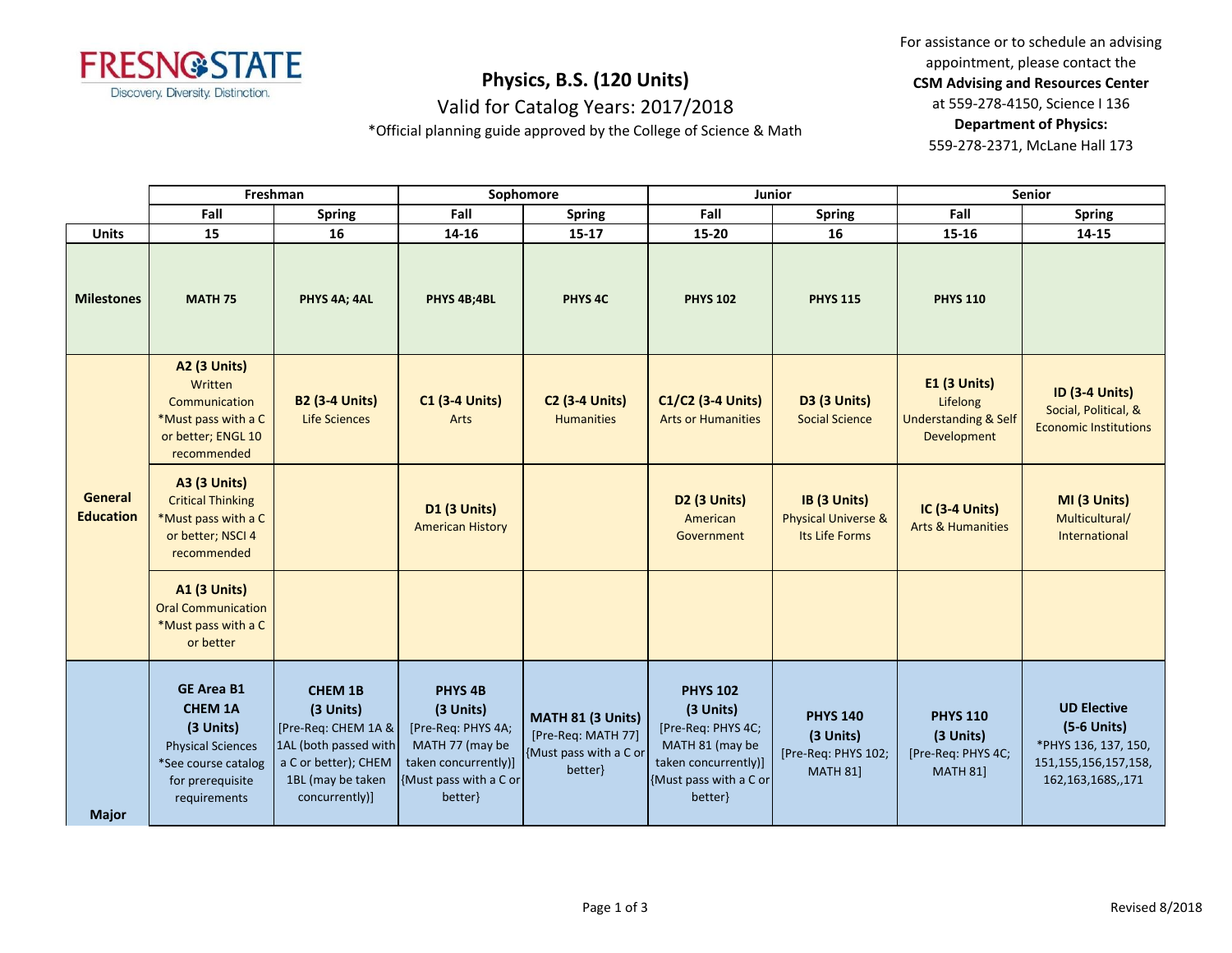

Valid for Catalog Years: 2017/2018

\*Official planning guide approved by the College of Science & Math

For assistance or to schedule an advising appointment, please contact the **CSM Advising and Resources Center** at 559-278-4150, Science I 136 **Department of Physics:** 559-278-2371, McLane Hall 173

|              |                                                                                                                                                                                | Freshman                                                                                                                            |                                                                                                                                                               | Sophomore                                                                                                                           |                                                                             | Junior                                                                                                      |                                                                                                          | Senior        |  |
|--------------|--------------------------------------------------------------------------------------------------------------------------------------------------------------------------------|-------------------------------------------------------------------------------------------------------------------------------------|---------------------------------------------------------------------------------------------------------------------------------------------------------------|-------------------------------------------------------------------------------------------------------------------------------------|-----------------------------------------------------------------------------|-------------------------------------------------------------------------------------------------------------|----------------------------------------------------------------------------------------------------------|---------------|--|
|              | Fall                                                                                                                                                                           | <b>Spring</b>                                                                                                                       | Fall                                                                                                                                                          | <b>Spring</b>                                                                                                                       | Fall                                                                        | <b>Spring</b>                                                                                               | Fall                                                                                                     | <b>Spring</b> |  |
| <b>Units</b> | 15                                                                                                                                                                             | 16                                                                                                                                  | 14-16                                                                                                                                                         | $15 - 17$                                                                                                                           | 15-20                                                                       | 16                                                                                                          | 15-16                                                                                                    | 14-15         |  |
|              | <b>GE Area B3</b><br><b>CHEM 1AL</b><br>(2 Units)<br>Lab<br>[Pre-Req: CHEM 1A<br>(may be taken<br>concurrently)]                                                               | <b>CHEM 1BL</b><br>(2 Units)<br>[Pre-Req: CHEM 1B<br>(may be taken<br>concurrently)]                                                | PHYS <sub>4BL</sub><br>$(1$ Unit)<br>[Co-Req: PHYS 4B]                                                                                                        | PHYS <sub>4C</sub><br>(3 Units)<br>[Pre-Req: PHYS 4B;<br>with a C or better}                                                        | <b>PHYS 105B</b><br>(3 Units)<br>MATH 77] {Must pass   [Pre-Req: PHYS 105A] | <b>PHYS 104</b><br>(4 Units)<br>[Pre-Req: PHYS 4C]                                                          | <b>UD Elective</b><br>(3 Units)<br>*PHYS 136, 137, 150,<br>151, 155, 156, 157, 158,<br>162,163,168S,,171 |               |  |
| <b>Major</b> | <b>GE Area B4</b><br><b>MATH 75</b><br>(4 Units)<br>Quantitative<br>Reasoning<br>*See course catalog<br>for prerequisite<br>requirements. {Must<br>pass with a C or<br>better} | PHYS <sub>4A</sub><br>(3 Units)<br>[Pre-Req: GE B4;<br>MATH 76 (may be<br>taken concurrently)]<br>{Must pass with a C or<br>better} | <b>CSCI 40</b><br>(4 Units)<br>[Pre-Req: ELM or<br>College Intermediate<br>Algebra (C or better);<br>trigonometry]<br><b>or</b><br><b>ECE 71</b><br>(3 Units) | <b>PHYS 105A</b><br>(3 Units)<br>[Pre-Req: PHYS 4C;<br>MATH 81 (may be<br>taken concurrently)]<br>{Must pass with a C or<br>better} | <b>PHYS 107A</b><br>(3 Units)<br>[Pre-Req: PHYS 105A;<br><b>MATH 81]</b>    | <b>PHYS 115</b><br>(3 Units)<br>[Pre-Req: PHYS 102,<br>105A; MATH 81;<br>PHYS 170A strongly<br>recommended] |                                                                                                          |               |  |
|              |                                                                                                                                                                                | <b>PHYS 4AL</b><br>$(1$ Unit)<br>[Co-Req: PHYS 4A]                                                                                  | <b>MATH 77</b><br>(4 Units)<br>[Pre-Req: MATH 76]<br>{Must pass with a C or<br>better}                                                                        | <b>UD Elective</b><br>(3 Units)<br>*PHYS 170A<br>recommended                                                                        |                                                                             |                                                                                                             |                                                                                                          |               |  |
|              |                                                                                                                                                                                | <b>MATH 76</b><br>(4 Units)<br>[Pre-Req: MATH 75 or<br>MATH 75A & B] {Must<br>pass with a C or<br>better}                           |                                                                                                                                                               |                                                                                                                                     |                                                                             |                                                                                                             |                                                                                                          |               |  |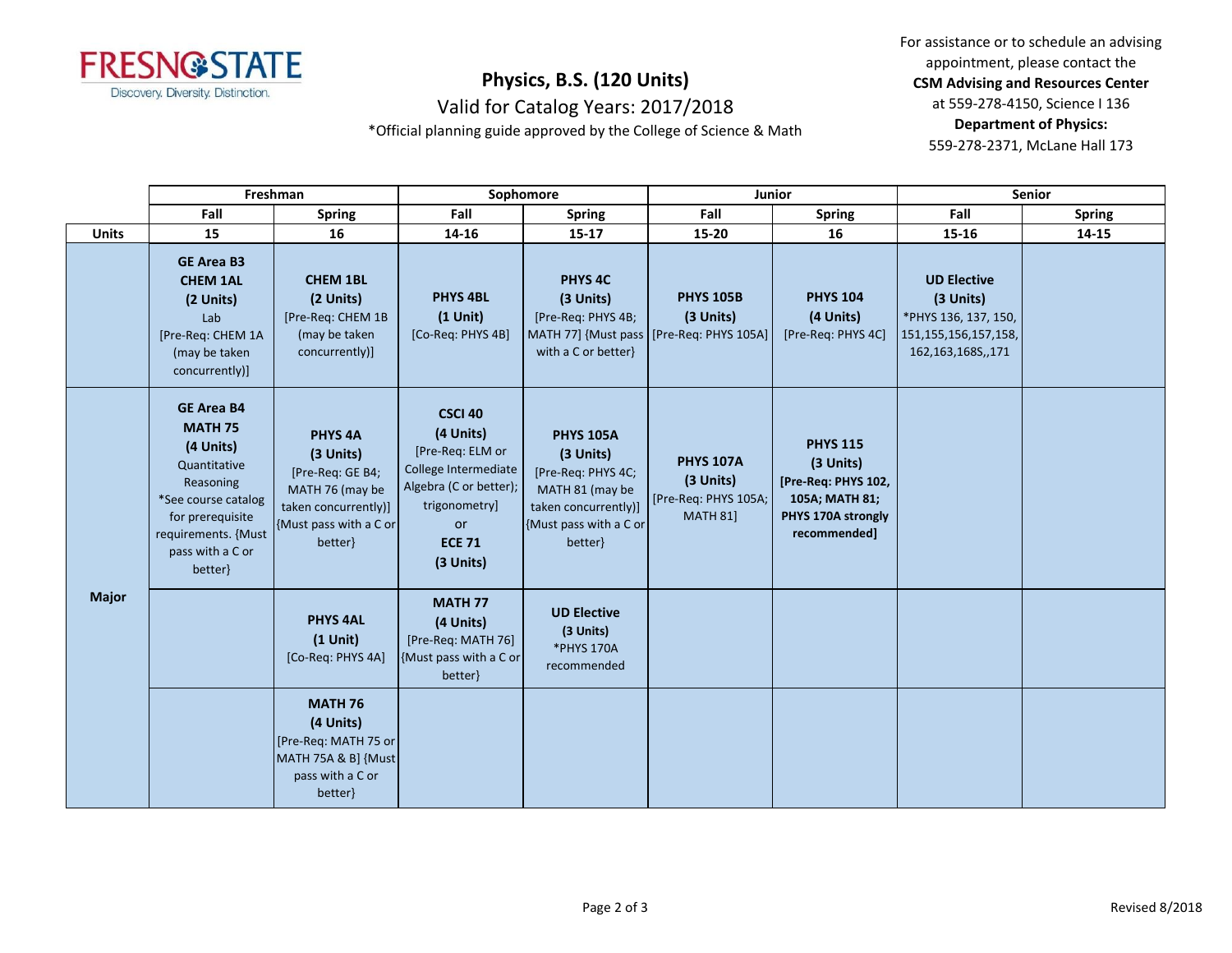

Valid for Catalog Years: 2017/2018

\*Official planning guide approved by the College of Science & Math

For assistance or to schedule an advising appointment, please contact the **CSM Advising and Resources Center** at 559-278-4150, Science I 136 **Department of Physics:** 559-278-2371, McLane Hall 173

|                  | Freshman |               | Sophomore |               | <b>Junior</b>                                                                                                 |               | Senior |               |
|------------------|----------|---------------|-----------|---------------|---------------------------------------------------------------------------------------------------------------|---------------|--------|---------------|
|                  | Fall     | <b>Spring</b> | Fall      | <b>Spring</b> | Fall                                                                                                          | <b>Spring</b> | Fall   | <b>Spring</b> |
| <b>Units</b>     | 15       | 16            | 14-16     | $15 - 17$     | 15-20                                                                                                         | 16            | 15-16  | 14-15         |
| <b>Electives</b> |          |               |           |               | <b>UDWS (0-4 Units)</b><br>*Upper Division<br>Writing Exam OR "W"<br>Course (must pass<br>with a C or better) |               |        |               |

### **FOOTNOTES:**

**Prerequisites/Corequisites:** Other restrictions may apply. Please see your course catalog for detailed prerequisite/corequisite requirements.

**Grade Requirements:** CR/NC grading is not permitted in the Physics major. Additional requirements, however, may be taken CR/NC.

UD Electives (11 units): Includes courses in Physics and, with approval, related fields. Students planning to pursue graduate study in physics are strongly encouraged to take courses from the following list: PHYS 170A,107B, 135, 136,137150,151,155,156,157,158, 162,163,168S,171 and 180. Courses outside the Department of Physics may be substituted for physics upper-division electives with prior approval of the department chair.

**Upper Division Writing Skills requirement (UDWS):** All undergraduate students must demonstrate competency in writing skills by passing the Upper Division Writing Exam (UDWE) or by obtaining a C or better in an approved upper division writing course, identified by the letter "W."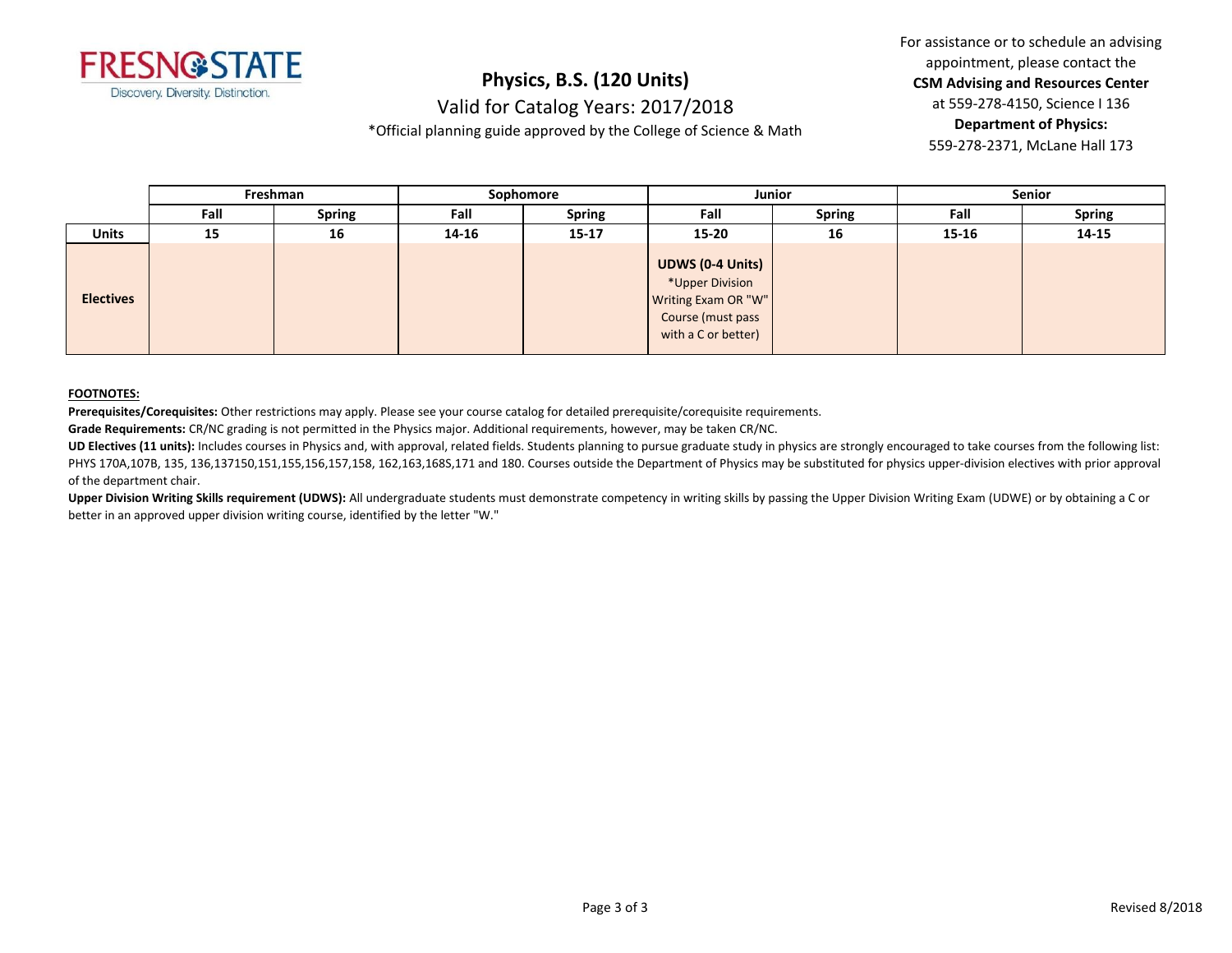

## **Physics, B.S. (120 Units)** Valid for Catalog Years: 2015/2016 to 2016/2017

appointment, please contact the **CSM Advising and Resources Center** at 559-278-4150, Science I 136 **Department of Physics:**

For assistance or to schedule an advising

559-278-2371, McLane Hall 173

\*Official planning guide approved by the College of Science & Math

|                                    |                                                                                                                               | Freshman                                                                                                                         | Sophomore                                                                          |                                                            | Junior                                                                                         |                                                                            | <b>Senior</b>                                                            |                                                                                                                             |
|------------------------------------|-------------------------------------------------------------------------------------------------------------------------------|----------------------------------------------------------------------------------------------------------------------------------|------------------------------------------------------------------------------------|------------------------------------------------------------|------------------------------------------------------------------------------------------------|----------------------------------------------------------------------------|--------------------------------------------------------------------------|-----------------------------------------------------------------------------------------------------------------------------|
|                                    | Fall                                                                                                                          | <b>Spring</b>                                                                                                                    | Fall                                                                               | <b>Spring</b>                                              | Fall                                                                                           | <b>Spring</b>                                                              | Fall                                                                     | <b>Spring</b>                                                                                                               |
| <b>Units</b>                       | 15                                                                                                                            | 16                                                                                                                               | 14-16                                                                              | $15 - 17$                                                  | 15-16                                                                                          | 16                                                                         | 15-16                                                                    | 14-19                                                                                                                       |
| <b>General</b><br><b>Education</b> | <b>A2 (3 Units)</b><br>Written<br>Communication<br>*Must pass with a C<br>or better; ENGL 10<br>recommended                   | <b>A1 (3 Units)</b><br><b>Oral Communication</b><br>*Must pass with a C<br>or better                                             | <b>C1 (3-4 Units)</b><br>Arts                                                      | <b>B2 (3-4 Units)</b><br>Life Sciences                     | C1/C2 (3-4 Units)<br><b>Arts or Humanities</b>                                                 | D3 (3 Units)<br><b>Social Science</b>                                      | IB (3 Units)<br><b>Physical Universe &amp;</b><br>Its Life Forms         | <b>ID (3-4 Units)</b><br>Social, Political, &<br><b>Economic Institutions</b>                                               |
|                                    | <b>A3 (3 Units)</b><br><b>Critical Thinking</b><br>*Must pass with a C<br>or better; NSCI 4<br>recommended                    |                                                                                                                                  |                                                                                    | <b>C2 (3-4 Units)</b><br><b>Humanities</b>                 | D <sub>2</sub> (3 Units)<br>American<br>Government                                             | E1 (3 Units)<br>Lifelong<br><b>Understanding &amp; Self</b><br>Development | <b>IC (3-4 Units)</b><br><b>Arts &amp; Humanities</b>                    | MI (3 Units)<br>Multicultural/<br>International                                                                             |
|                                    |                                                                                                                               |                                                                                                                                  |                                                                                    | D1 (3 Units)<br><b>American History</b>                    |                                                                                                |                                                                            |                                                                          |                                                                                                                             |
| <b>Major</b>                       | <b>GE Area B1</b><br>CHEM 1A (3 Units)<br><b>Physical Sciences</b><br>*See course catalog<br>for prerequisite<br>requirements | CHEM 1B (3 Units)<br>[Pre-Req: CHEM 1A &<br>1AL (both passed with<br>a C or better); CHEM<br>1BL (may be taken<br>concurrently)] | PHYS 4B (3 Units)<br>[Pre-Req: PHYS 4A;<br>MATH 77 (may be<br>taken concurrently)] | MATH 81 (3 Units)<br>[Pre-Req: MATH 77]                    | <b>PHYS 102 (3 Units)</b><br>[Pre-Req: PHYS 4C;<br>MATH 81 (may be<br>taken concurrently)]     | <b>PHYS 105B</b><br>(3 Units)<br>[Pre-Req: PHYS 105A]                      | <b>PHYS 107A</b><br>(3 Units)<br>[Pre-Req: PHYS 105A;<br><b>MATH 811</b> | <b>PHYS 115 (3 Units)</b><br>[Pre-Req: PHYS 102,<br>105A; MATH 81; PHYS<br>170A strongly<br>recommended]                    |
|                                    | <b>GE Area B3</b><br><b>CHEM 1AL</b><br>(2 Units)<br>Lab<br>[Pre-Req: CHEM 1A<br>(may be taken<br>concurrently)]              | <b>CHEM 1BL</b><br>(2 Units)<br>[Pre-Req: CHEM 1B<br>(may be taken<br>concurrently)]                                             | PHYS 4BL (1 Unit)<br>[Co-Req: PHYS 4B]                                             | PHYS 4C (3 Units)<br>[Pre-Req: PHYS 4B;<br><b>MATH 77]</b> | <b>PHYS 105A</b><br>(3 Units)<br>[Pre-Req: PHYS 4C;<br>MATH 81 (may be<br>taken concurrently)] | <b>PHYS 104 (4 Units)</b><br>[Pre-Req: PHYS 4C]                            | <b>PHYS 140 (3 Units)</b><br>[Pre-Req: PHYS 102;<br><b>MATH 81]</b>      | <b>PHYS 171 (2 Units)</b><br>[Pre-Req: PHYS 102, 110,<br>105A, 107A, 140; PHYS<br>105B, 115 (may be taken<br>concurrently)] |